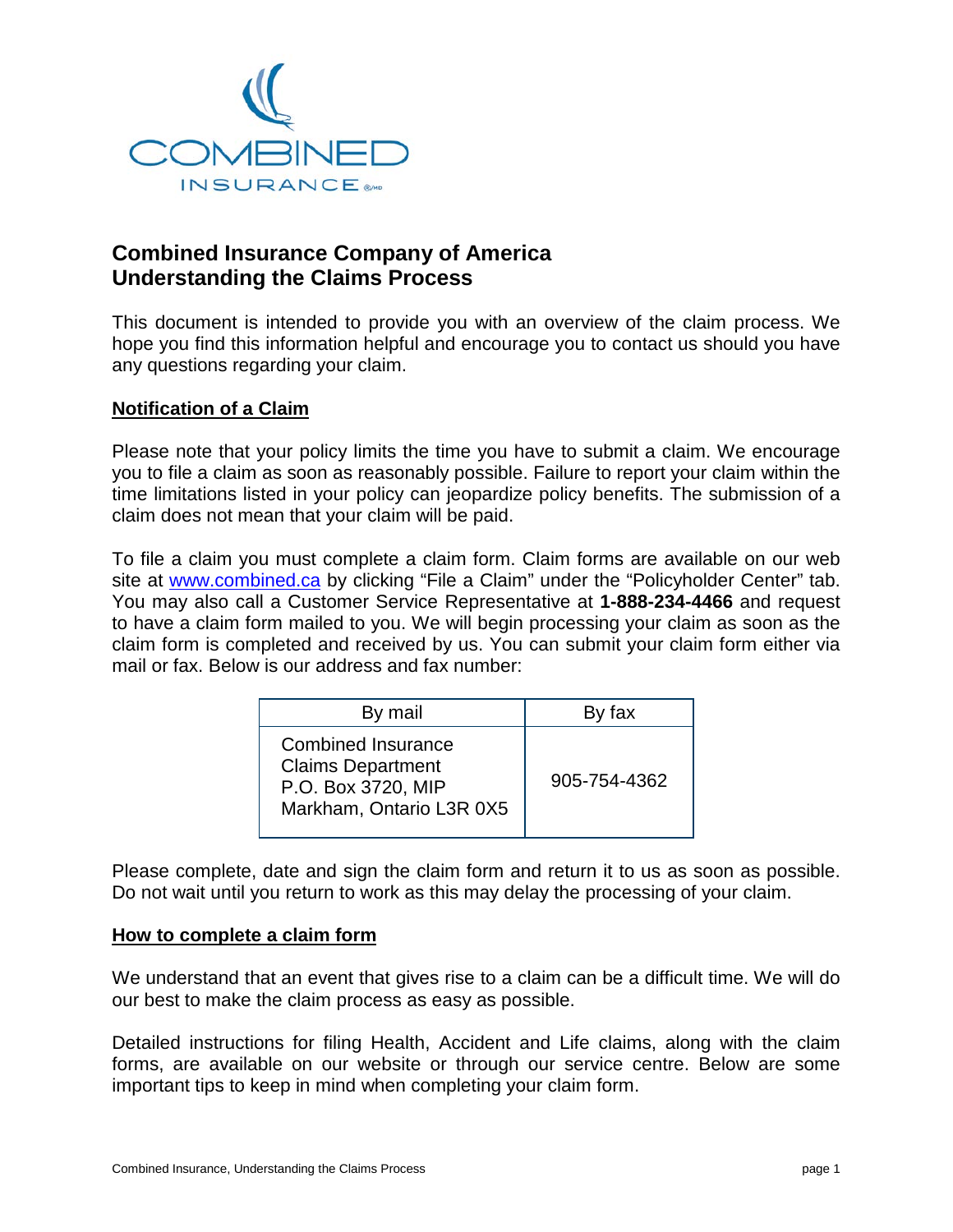## **Accident and Health Claim Form**

## SIDE 1

CLAIMANT'S STATEMENT - to be completed by you.

Please ensure that you fully complete this part of the claim form and answer all sections that relate to you. If critical information is missing, it will cause a delay in the handling of your claim. In such circumstances, we will contact you for the missing information.

EMPLOYER'S STATEMENT - to be completed by your employer. If you are gainfully employed, your employer must complete this section.

# SIDE 2

ATTENDING PHYSICIAN'S STATEMENT - to be completed by your doctor.

For a sickness or accident claim, the primary physician must complete the form in its entirety, including the diagnosis, how the condition originated, and the dates of treatment(s). Disability dates, both total and partial, must also be indicated. The physician's complete address and phone number must be recorded on the statement. The physician must sign and date the statement.

## **Life Claim Form**

To handle a claim for life benefits, we will need a completed and signed Proof of Death form and either an original Death Certificate issued by a government agency, or a certified true copy of one. The Proof of Death form may be found on our website or by calling a Customer service representative.

#### **How we handle your claim**

After we receive your claim form, we will acknowledge your claim within one week. We will review all the information you have provided. If the form is not completed in full, we will take steps to obtain the missing information that will assist us in making an informed and unbiased decision. Our claims professionals will keep you well informed throughout the entire claim process.

Once all the information required to process your claim has been received, it will be reviewed and we will issue appropriate benefit payment(s), along with an explanation of benefits paid. If we deem that benefits are not payable or only partially payable, according to the provisions of the policy, we will explain why and give you the opportunity to submit additional information in support of your claim.

Should you have any questions about your claim, our Customer Service Representatives are available to assist you. They can be reached Monday through Friday from 8 a.m. to 7 p.m. Eastern Time at **1-888-234-4466**. Please have your claim number available when calling.